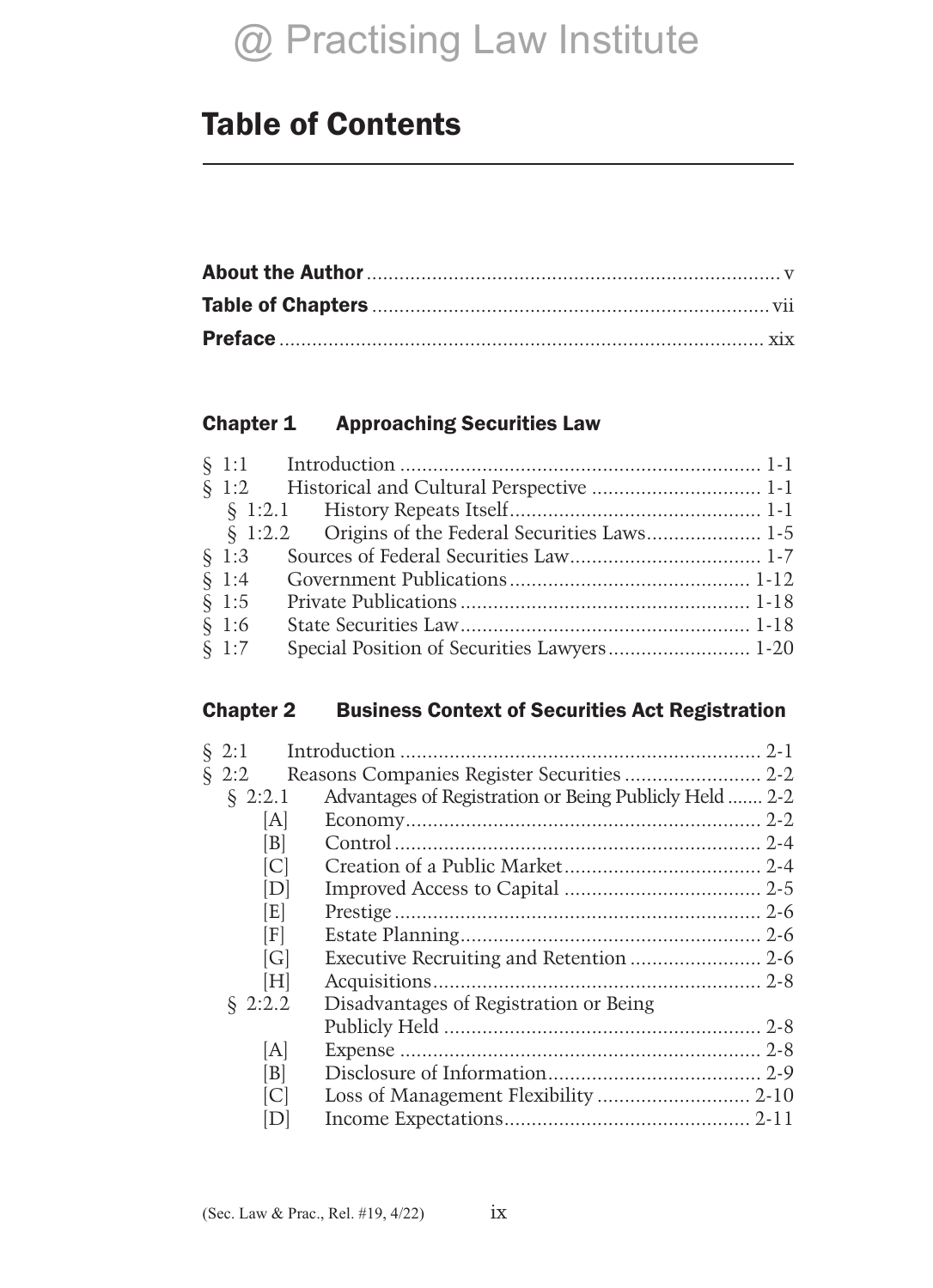$\mathcal{L}$ Securities Law and Practice Deskbook

| E   |                                                         |  |
|-----|---------------------------------------------------------|--|
| [F] |                                                         |  |
|     |                                                         |  |
|     |                                                         |  |
|     |                                                         |  |
|     | § 2:3.2 Acting as Dealer, Broker, and Market Maker 2-15 |  |
|     |                                                         |  |
|     |                                                         |  |

### Chapter 3 Regulatory Framework of Securities Act **Registration**

| $\S 3:1$  |                   |                                                    |  |
|-----------|-------------------|----------------------------------------------------|--|
| § 3:1.1   |                   |                                                    |  |
| \$3:1.2   |                   |                                                    |  |
|           | [A]               |                                                    |  |
|           | B                 | Waiver of Ineligible Issuer Status  3-5            |  |
| $\S 3:2$  |                   |                                                    |  |
| \$3:2.1   |                   |                                                    |  |
|           | [A]               |                                                    |  |
|           | B                 |                                                    |  |
| \$3:2.2   |                   |                                                    |  |
|           | [A]               |                                                    |  |
|           | B                 |                                                    |  |
|           | C                 |                                                    |  |
|           | [D]               |                                                    |  |
| $\S 3:3$  |                   |                                                    |  |
| § 3:3.1   |                   |                                                    |  |
|           | [A]               |                                                    |  |
|           | B                 | For Emerging Growth Companies 3-28                 |  |
| § 3:3.2   |                   |                                                    |  |
| \$3:3.3   |                   |                                                    |  |
|           | [A]               |                                                    |  |
|           | $\lceil B \rceil$ |                                                    |  |
|           | C                 | Free Writing Prospectuses and "Testing the         |  |
|           |                   |                                                    |  |
|           | [D]               |                                                    |  |
|           | [E]               |                                                    |  |
|           | [F]               |                                                    |  |
| \$3:3.4   |                   | Preliminary Prospectus Delivery Requirements  3-44 |  |
| $\S$ 3:4  |                   |                                                    |  |
| § 3:4.1   |                   |                                                    |  |
| § 3:4.2   |                   | Section 5(b) and Defective Prospectuses 3-48       |  |
| \$3:4.3   |                   | Final Prospectus Delivery Requirements 3-50        |  |
| Table 3-1 |                   | Summary of Communication Rules 3-55                |  |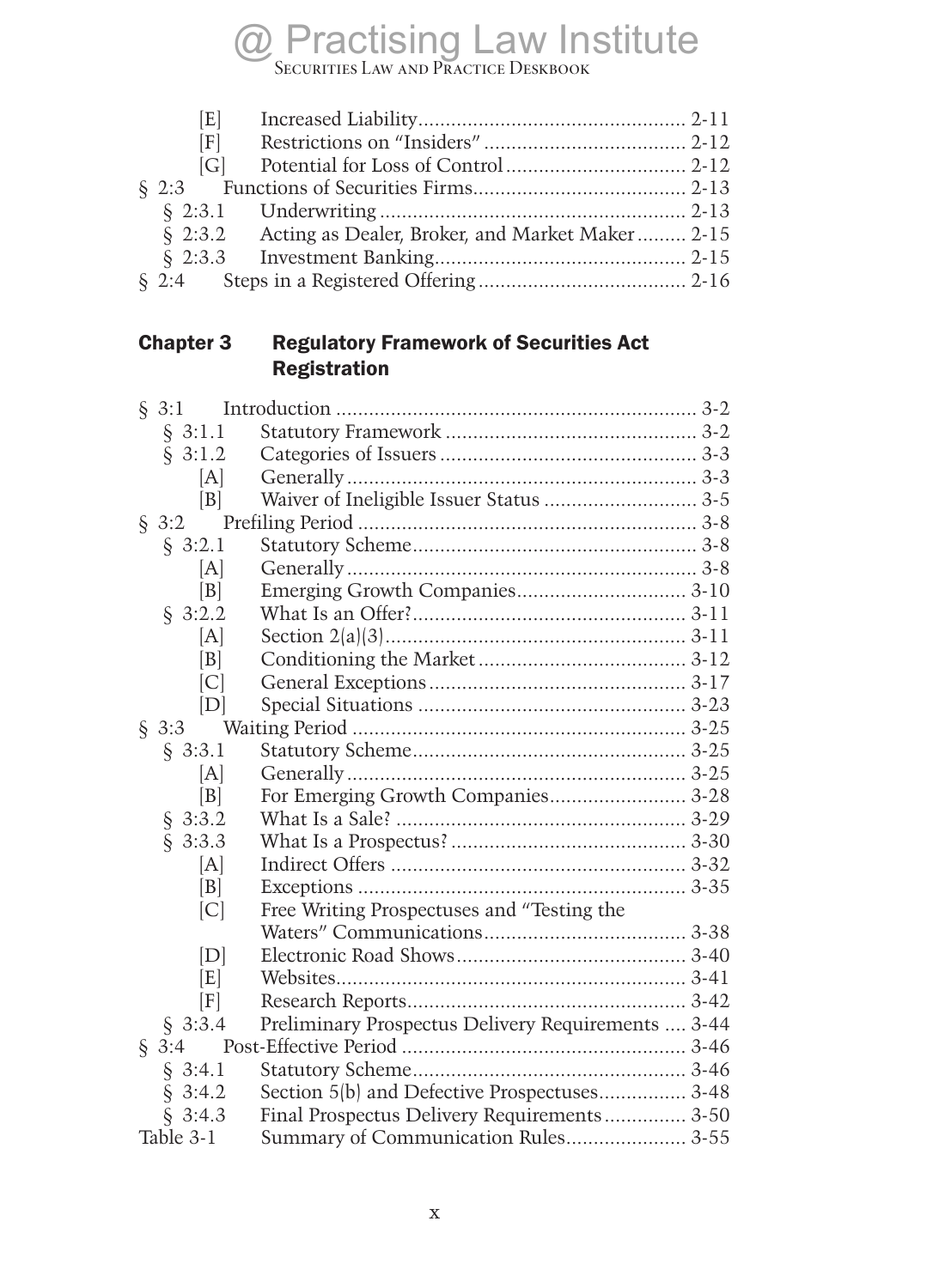#### Chapter 4 Securities Act Registration Process

| $\S$ 4:1                              |                                                 |
|---------------------------------------|-------------------------------------------------|
| $\S$ 4:2                              |                                                 |
| $\{4:2.1$                             | Confidential Submission of Draft Registration   |
|                                       |                                                 |
| $\S$ 4:2.2                            | Review and Comment Procedure  4-8               |
| $\S$ 4:2.3                            | Delaying and Accelerating Effectiveness 4-12    |
| $\{4:2.4$                             | Refusal Orders, Stop Orders, and Withdrawal of  |
|                                       |                                                 |
| $\S$ 4:3                              |                                                 |
| $\S$ 4:3.1                            |                                                 |
| $\{4:3.2\}$                           | Rules, Regulations, and Industry Guides 4-20    |
| $\S$ 4:3.3                            |                                                 |
| [A]                                   |                                                 |
| B                                     |                                                 |
| $\vert B \vert \vert 1 \vert$         |                                                 |
| $\left[\text{B}\right]\left[2\right]$ | Rule 430B Base Prospectus Requirements  4-25    |
| C                                     | Shelf Registration Procedures for Well-Known    |
|                                       |                                                 |
| $\S$ 4:4                              | Registration Statement Drafting and Filing 4-27 |
| $\S$ 4:5                              |                                                 |

# Chapter 5 Reach of Securities Act Regulation

| $\S$ 5:2.2 |                                             |                                        |
|------------|---------------------------------------------|----------------------------------------|
| A          |                                             |                                        |
| B          |                                             |                                        |
| C          |                                             |                                        |
| D          |                                             |                                        |
| E          |                                             |                                        |
| \$5:2.3    | Unless the Context Otherwise Requires  5-21 |                                        |
|            |                                             |                                        |
|            |                                             |                                        |
|            |                                             |                                        |
| § 5:3.3    | Spin-Offs and "Free" Stock Give-Aways 5-31  |                                        |
|            | § 5:3                                       | $\S$ 5:2.1<br>$\S$ 5:3.1<br>$\S$ 5:3.2 |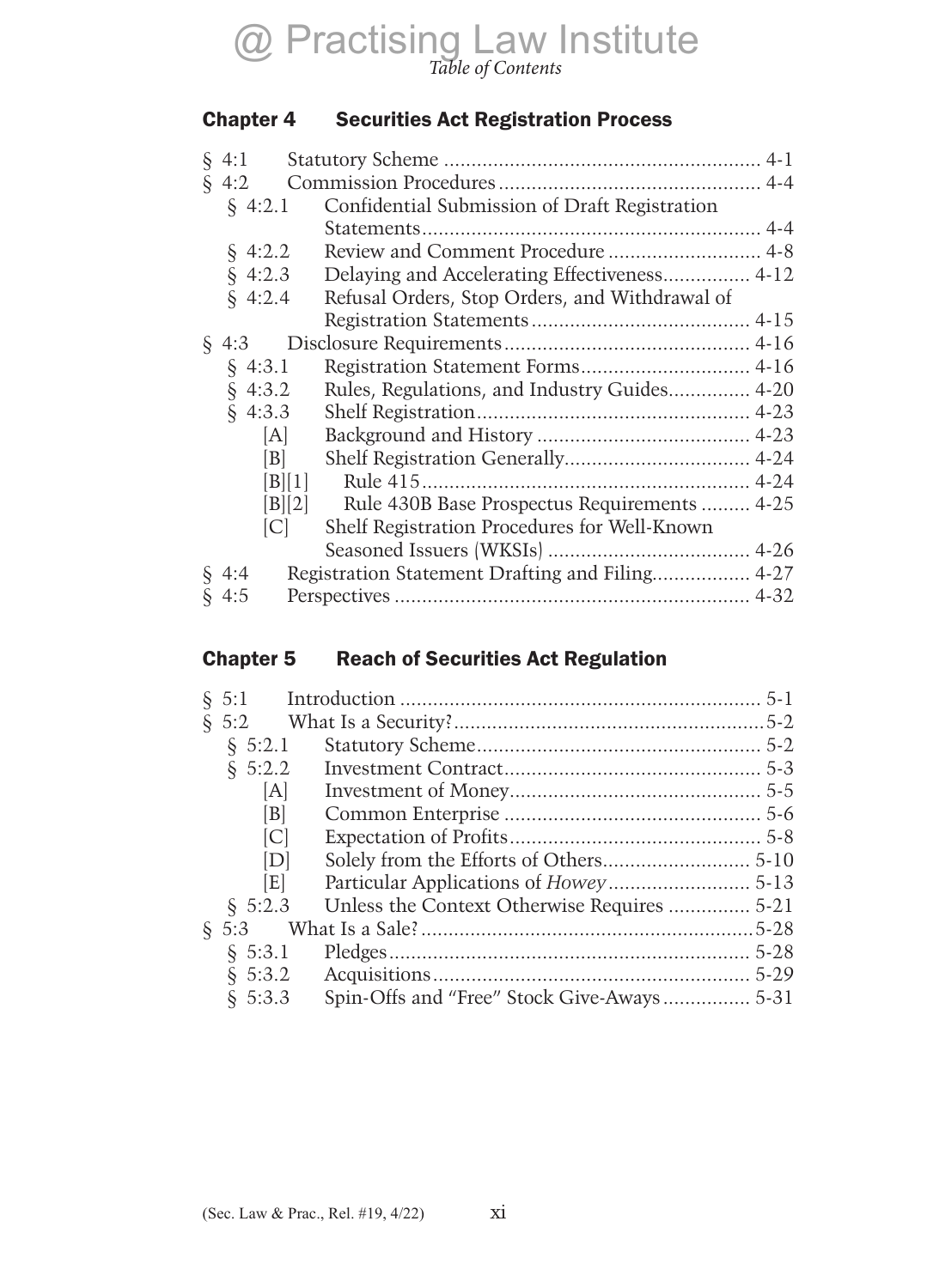### Chapter 6 Securities Act Registration Exemptions

|    | § 6:1.1                                         |                                               |  |
|----|-------------------------------------------------|-----------------------------------------------|--|
|    | § 6:1.2                                         | The Commission's Power of Exemption  6-5      |  |
|    | IAI                                             |                                               |  |
|    | B                                               |                                               |  |
|    | C                                               |                                               |  |
|    | [D]                                             |                                               |  |
|    | [E]                                             |                                               |  |
|    | § 6:1.3                                         |                                               |  |
|    | [A]                                             |                                               |  |
|    | [A][1]                                          |                                               |  |
|    | [A][2]                                          | Establishing a "Pre-Existing, Substantive     |  |
|    |                                                 |                                               |  |
|    | [A][3]                                          | Other Approaches to Overcome General          |  |
|    |                                                 |                                               |  |
|    | B                                               |                                               |  |
|    | [B][1]                                          |                                               |  |
|    | [B][2]                                          |                                               |  |
|    | [B][3]                                          |                                               |  |
|    | [B][4]                                          |                                               |  |
|    | [C]                                             | Commencement, Termination and Completion      |  |
|    |                                                 |                                               |  |
|    | [D]                                             |                                               |  |
|    | § 6:1.4                                         | General Solicitation and Testing the Waters   |  |
|    |                                                 |                                               |  |
|    | [A]                                             |                                               |  |
|    | B                                               |                                               |  |
|    | $\begin{array}{c} \S 6:2 \\ \S 6:3 \end{array}$ |                                               |  |
|    |                                                 |                                               |  |
|    | § 6:3.1                                         | Statutory Exemption-Section 3(a)(11) 6-29     |  |
|    | § 6:3.2                                         |                                               |  |
|    | § 6:3.3                                         |                                               |  |
| Ş. | 6:4                                             |                                               |  |
|    | § 6:4.1                                         |                                               |  |
|    | 6:4.2                                           |                                               |  |
|    | § 6:5                                           |                                               |  |
|    | § $6:5.1$                                       |                                               |  |
|    | 6:5.2                                           |                                               |  |
|    | [A]                                             |                                               |  |
|    | $\lceil B \rceil$                               | "Bad Actor" Disqualification and Waivers 6-54 |  |
|    | C                                               |                                               |  |
|    | [D]                                             |                                               |  |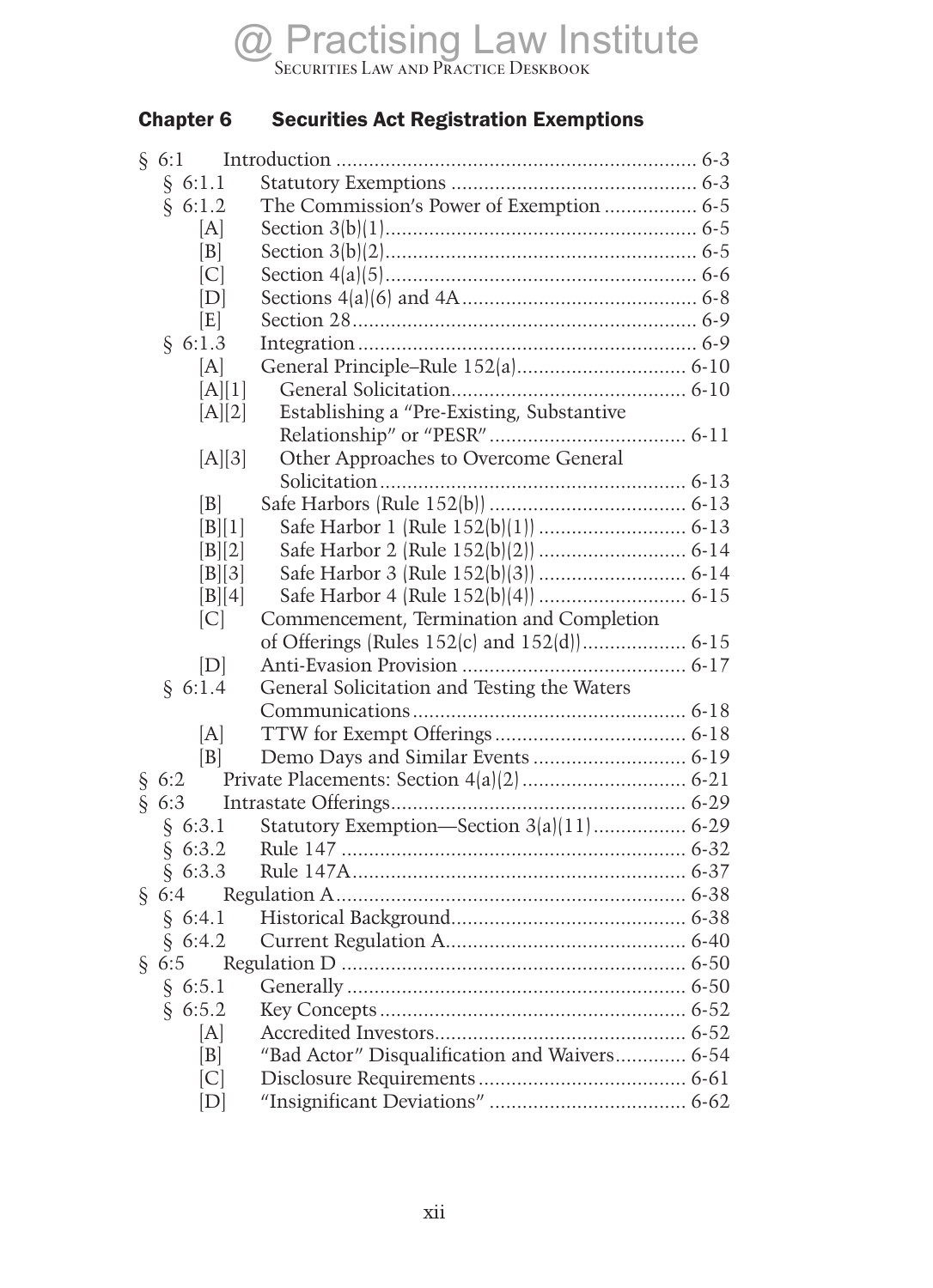# $\mathbb{R}^{11}$  is  $\mathbb{R}^{11}$ *Table of Contents*

| § 6:5.3         |                                                      |  |
|-----------------|------------------------------------------------------|--|
| [A]             |                                                      |  |
| B               |                                                      |  |
| C               |                                                      |  |
| § 6:5.4         |                                                      |  |
| § 6:6           |                                                      |  |
| § 6:6.1         |                                                      |  |
| § 6:6.2         | Provisions Relative to Issuers and Investors 6-73    |  |
| [A]             | Issuer Eligibility/Types of Securities That          |  |
|                 |                                                      |  |
| B               | Offering/Selling Limit for Issuers  6-74             |  |
| C               |                                                      |  |
| D               |                                                      |  |
| E               |                                                      |  |
| [F]             |                                                      |  |
| G               |                                                      |  |
| [H]             |                                                      |  |
| $\vert I \vert$ | Advertising; Publicity and "Testing the Waters" 6-80 |  |
| $\mathcal{L}$   |                                                      |  |
| § 6:6.3         | Provisions Relative to Crowdfunding                  |  |
|                 |                                                      |  |
| [A]             | Status; Limitation on Activities; Registration  6-82 |  |
| B               | Limitation on Financial Interests in Issuer  6-83    |  |
| C               |                                                      |  |
| [D]             | Account Opening; Educational Materials;              |  |
|                 |                                                      |  |
| E               | Compliance with Investment Limit 6-84                |  |
| [F]             |                                                      |  |
| G               |                                                      |  |
| [H]             |                                                      |  |
| I               |                                                      |  |
| J               |                                                      |  |
| [K]             | Compensation; Payments to Third Parties 6-87         |  |
| § 6:6.4         |                                                      |  |
| § 6:6.5         |                                                      |  |
| 6:7             |                                                      |  |
| § $6:7.1$       |                                                      |  |
| § 6:7.2         | Rule 701: Compensatory Benefit Plans and             |  |
|                 |                                                      |  |
| § 6:7.3         | Rules 801 and 802: Cross-Border Rights               |  |
|                 | Offerings, Exchange Offers, and Business             |  |
|                 |                                                      |  |
| § 6:7.4         |                                                      |  |
| § 6:8           |                                                      |  |
| Table 6-1       |                                                      |  |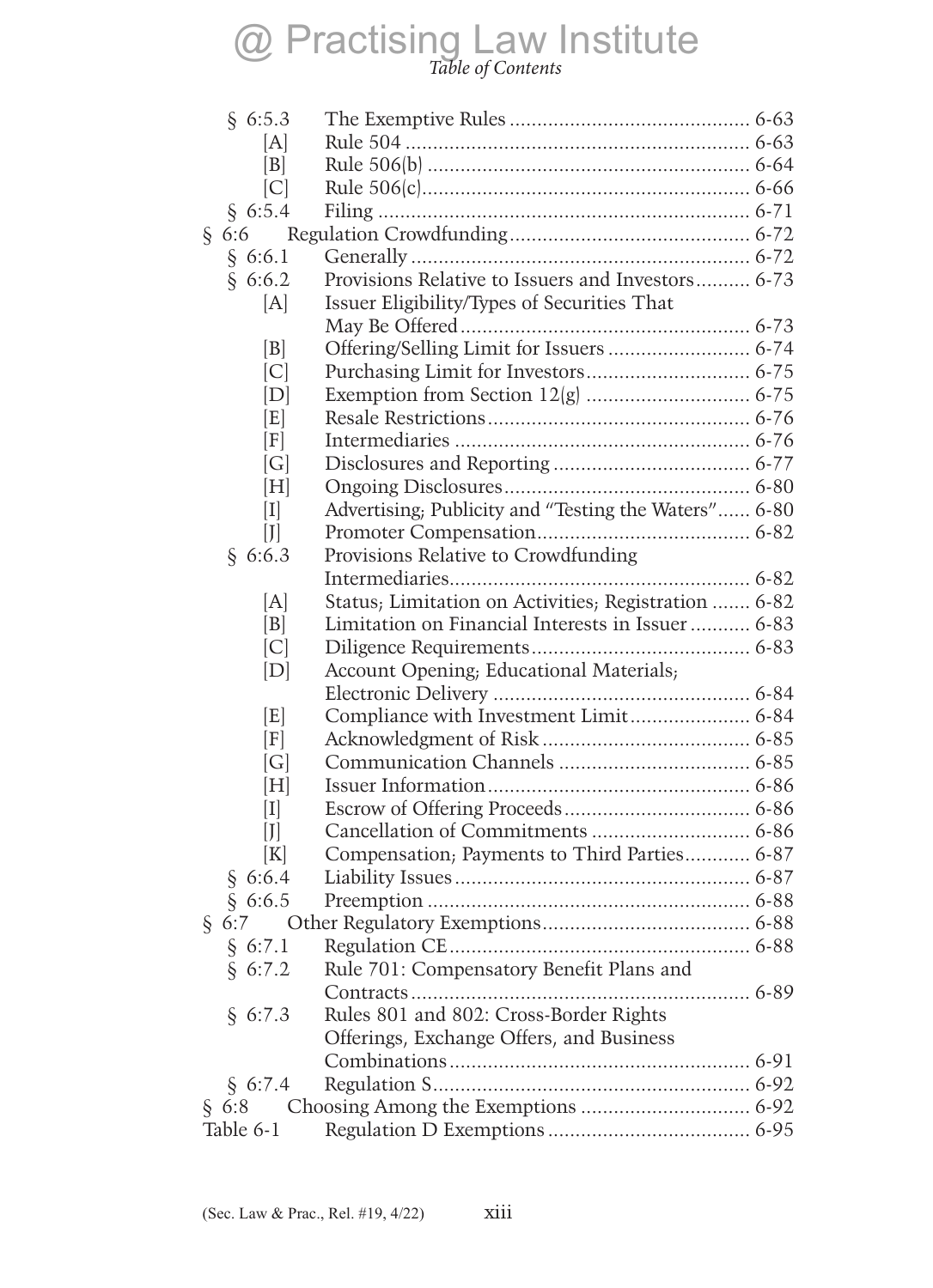### Chapter 7 Resales of Securities Under the Securities Act

| \$7:1      |                                                            |
|------------|------------------------------------------------------------|
| $\S$ 7:2   |                                                            |
| $\S$ 7:3   |                                                            |
| \$7:3.1    |                                                            |
| \$7:3.2    |                                                            |
| $\{7:4$    |                                                            |
| $\{7:5$    | Private Resales of Control and Restricted Securities  7-19 |
| $\{7:5.1$  |                                                            |
| \$7:5.2    |                                                            |
| $\S$ 7:5.3 | Resales Under Securities Act Section 4(a)(7)  7-24         |
| \$7:5.4    |                                                            |
| Table 7-1  |                                                            |
| Table 7-2  | Comparison of Rule 144A, the $4 a  1^{1/2} $               |
|            | Exemption and Section $4(a)(7)$ for Private                |
|            |                                                            |
|            |                                                            |

#### Chapter 8 Liability for Securities Act Violations

| $\S 8:1$            |                                                    |  |
|---------------------|----------------------------------------------------|--|
|                     | § 8:2 Criminal and Other Governmental Actions  8-1 |  |
| $\S 8:3$            |                                                    |  |
| $\{8:3.1$           |                                                    |  |
| 8:3.2               |                                                    |  |
| [A]                 |                                                    |  |
| $\lfloor B \rfloor$ |                                                    |  |
| C                   |                                                    |  |
| \$8:3.3             |                                                    |  |
| \$8:3.4             |                                                    |  |
| [A]                 |                                                    |  |
| B                   |                                                    |  |
|                     |                                                    |  |

#### Chapter 9 Registration and Periodic Reporting Under the Exchange Act

| $\S 9:1$ |                                                       |  |
|----------|-------------------------------------------------------|--|
| $\S$ 9:2 | Commission's General Exemptive Authority 9-1          |  |
| $\S$ 9:3 | Registration of Securities Under the Exchange Act 9-2 |  |
| $\{9:4$  | Periodic Reporting Under the Exchange Act 9-8         |  |
| \$9:5    |                                                       |  |
| $\S$ 9:6 |                                                       |  |
|          |                                                       |  |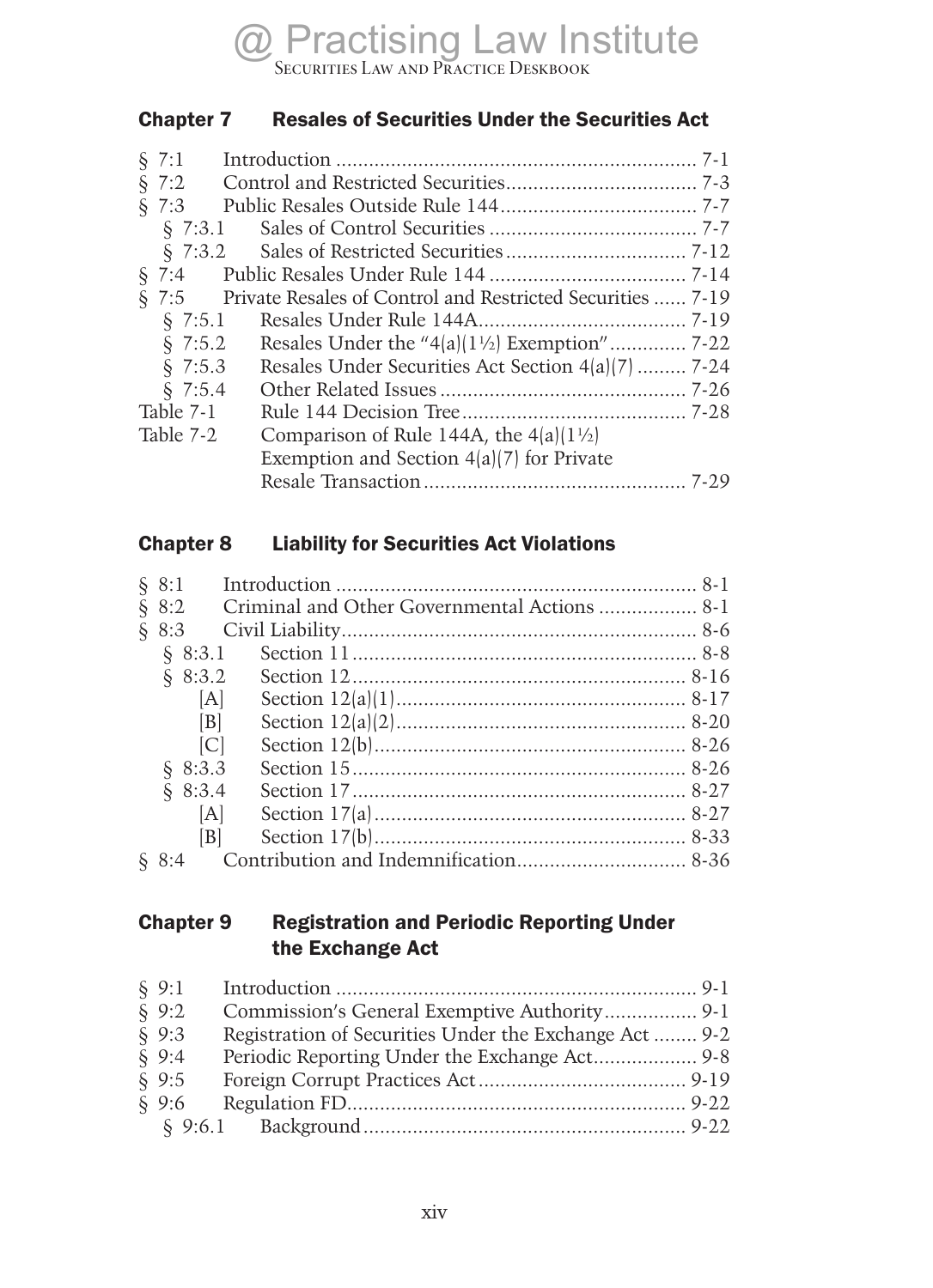# $\mathbb{R}^{11}$  is  $\mathbb{R}^{11}$ *Table of Contents*

| IAI. |  |
|------|--|
|      |  |
|      |  |

# Chapter 10 Regulation of Proxy Solicitations

|      | § 10:1                |                                                        |  |
|------|-----------------------|--------------------------------------------------------|--|
| ş    | 10:2                  |                                                        |  |
| $\S$ | 10:3                  |                                                        |  |
|      | 10:3.1<br>§           |                                                        |  |
|      | 10:3.2<br>$\S$        | Proposed and Ongoing Changes 10-9                      |  |
|      | [A]                   |                                                        |  |
|      | B                     |                                                        |  |
| ş.   | 10:4                  | Particular Issues Under the Federal Proxy Rules  10-15 |  |
|      | \$10:4.1              | Executive Compensation and Related-Party               |  |
|      |                       |                                                        |  |
|      | [A]                   | General Disclosure Requirements 10-15                  |  |
|      | B                     |                                                        |  |
|      | C                     | Changes Mandated by Dodd-Frank 10-20                   |  |
|      | [C][1]                |                                                        |  |
|      | [C][2]                | Compensation Committee Independence and                |  |
|      |                       |                                                        |  |
|      | C  3                  |                                                        |  |
|      | C  4                  |                                                        |  |
|      | [C][4][a]             | Basic Disclosure Requirement 10-30                     |  |
|      | C  4  b               | Companies Covered by the Pay Ratio                     |  |
|      |                       |                                                        |  |
|      | C  4  c               |                                                        |  |
|      | [C][4][d]             | When Disclosure Is Required  10-32                     |  |
|      | C  4  e               | Scope of Employee Population Included in               |  |
|      |                       |                                                        |  |
|      | [C][4][f]             | Non-U.S. Employee Exclusionary and                     |  |
|      |                       |                                                        |  |
|      | [C][4][g]             | Foreign Data Privacy Law Exemption  10-35              |  |
|      | [C][4][h]             |                                                        |  |
|      | [C][4][i]             |                                                        |  |
|      | [C][4][j]             | Annualization and FTE Adjustments 10-38                |  |
|      | [C][4][k]             | When and How Often Determined  10-39                   |  |
|      | [C][4][1]             | Methodology for Identifying the Median                 |  |
|      |                       | Determination of Total Compensation 10-41              |  |
|      | [C][4][m]<br> C  4  n | Additional Disclosure Permitted but Not                |  |
|      |                       |                                                        |  |
|      |                       |                                                        |  |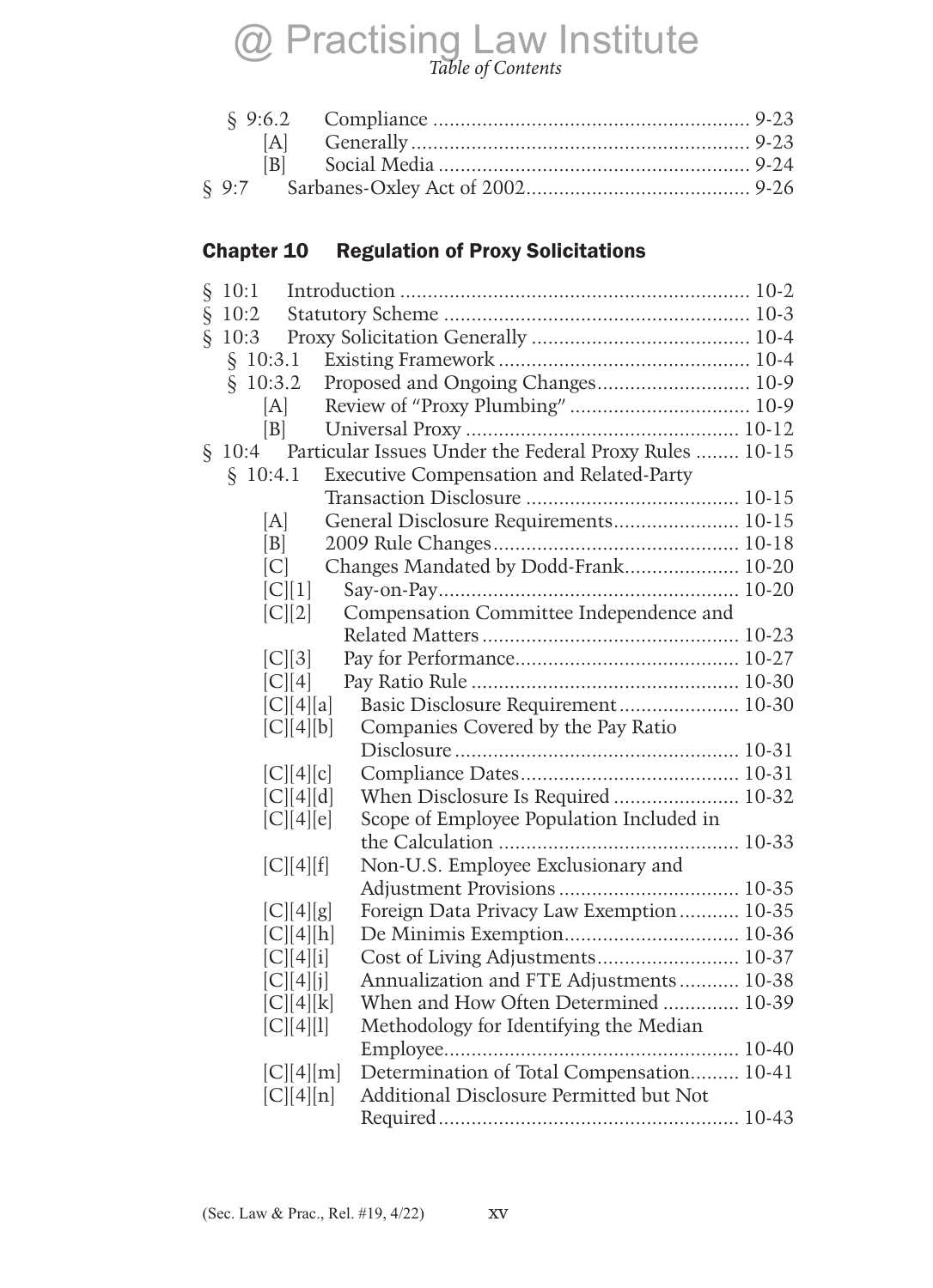# $\mathcal{L}$ Securities Law and Practice Deskbook

| C  4  0      | Status of Disclosures—"Furnished"              |  |
|--------------|------------------------------------------------|--|
|              |                                                |  |
| [C][5]       |                                                |  |
| [D]          | 2021 Guidance on Share-Based Compensation      |  |
|              |                                                |  |
| 10:4.2<br>Ş. |                                                |  |
| A            | General Disclosure Requirements 10-45          |  |
| B            | 2010 Dodd-Frank Changes 10-50                  |  |
| [B][1]       | Disclosures Regarding Chairman and CEO         |  |
|              |                                                |  |
| [B][2]       |                                                |  |
| [B][3]       | Disclosure Regarding Employee and Director     |  |
|              |                                                |  |
| 10:4.3<br>ş  | Proposals of Security Holders 10-54            |  |
| \$10:4.4     |                                                |  |
| \$10:4.5     | Internet Availability of Proxy Materials 10-69 |  |
| [A]          |                                                |  |
| B            |                                                |  |
| C            |                                                |  |
| IDI          |                                                |  |
| E            | Other Soliciting Persons-Non-Issuers 10-74     |  |
| Ş.<br>10:5   |                                                |  |
| \$10:5.1     |                                                |  |
| \$10:5.2     |                                                |  |
| \$10:5.3     |                                                |  |
| 10:5.4<br>Ş. |                                                |  |
| Table 10-1   | Acme Corporation: Annual Meeting/Report/       |  |
|              |                                                |  |

# Chapter 11 Regulation of Tender Offers

| $\S$ 11:1 |                                                    |  |
|-----------|----------------------------------------------------|--|
| \$11:2    |                                                    |  |
|           |                                                    |  |
| $\{11:4$  |                                                    |  |
|           |                                                    |  |
|           |                                                    |  |
|           |                                                    |  |
|           | § 11:4.2 Conduct Proscribed by Section 14(e) 11-18 |  |
|           |                                                    |  |
|           |                                                    |  |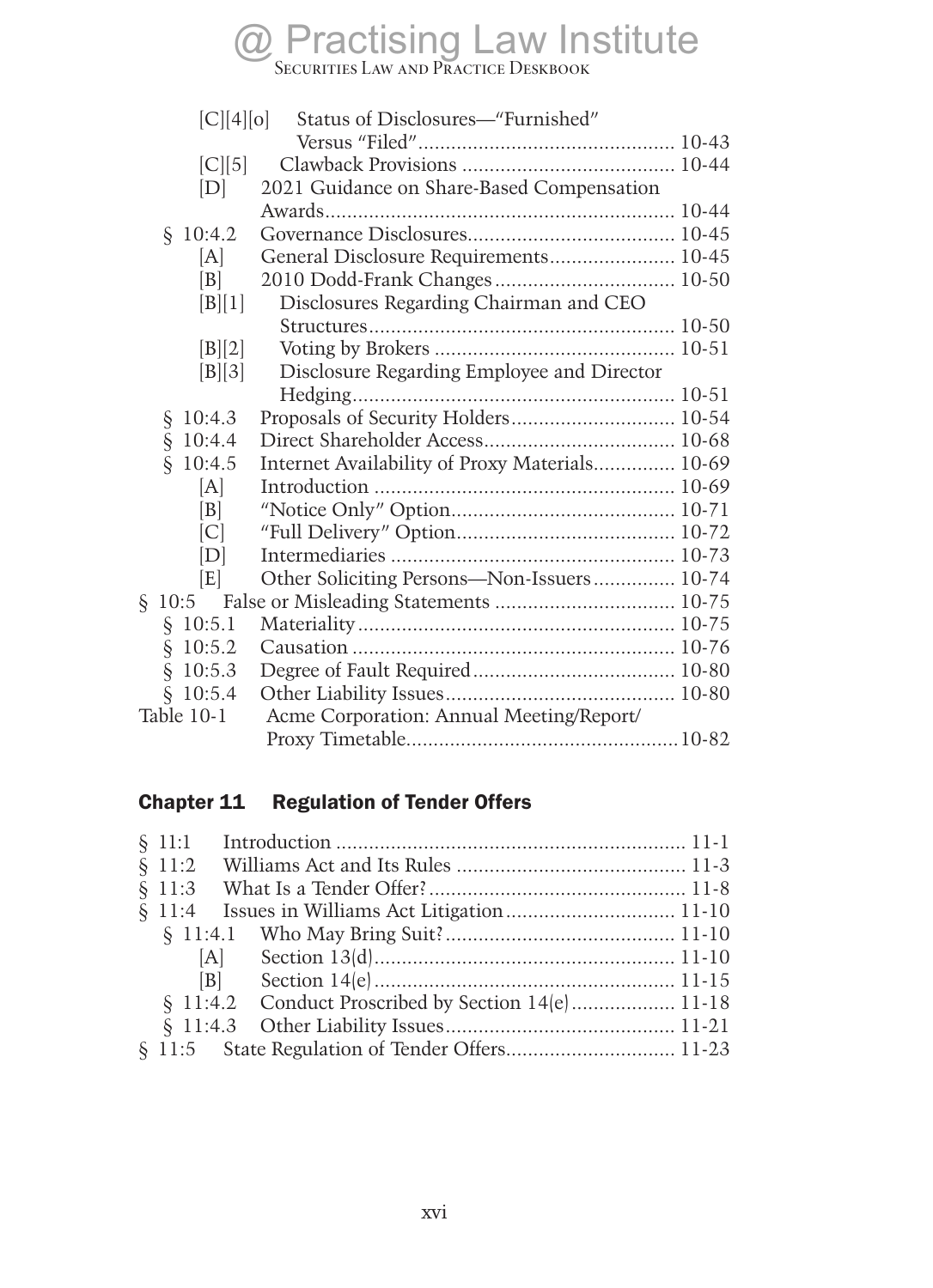### Chapter 12 Fraud Under Rule 10b-5 and Related Issues

| \$12:1    |                                                   |  |
|-----------|---------------------------------------------------|--|
| \$12:2    | The "In Connection With" Requirement 12-5         |  |
| \$12:3    |                                                   |  |
| \$12:4    | "Purchaser-Seller" Requirement 12-17              |  |
| $\S$ 12:5 |                                                   |  |
| \$12:6    | Persons Subject to Trading Restraints 12-28       |  |
| \$12:7    |                                                   |  |
| \$12:8    |                                                   |  |
| \$12:9    |                                                   |  |
| \$12:10   |                                                   |  |
| \$12:11   |                                                   |  |
| \$12:12   | Aiding and Abetting and Conspiracy  12-62         |  |
| \$12:13   |                                                   |  |
| $\{2:14$  |                                                   |  |
|           |                                                   |  |
|           | § 12:14.2 Under the Dodd-Frank Wall Street Reform |  |
|           |                                                   |  |
|           |                                                   |  |

#### Chapter 13 Disgorgements Under Exchange Act Section 16(b) and Securities Law "Clawback" **Provisions**

| \$13:1.1       |                                                   |  |
|----------------|---------------------------------------------------|--|
| $\{8\}$ 13:1.2 |                                                   |  |
| [A]            |                                                   |  |
| B              |                                                   |  |
| C              |                                                   |  |
| [D]            |                                                   |  |
| \$13:1.3       | What Constitutes a Purchase or Sale? 13-18        |  |
| \$13:1.4       | Timing of Purchases and Sales 13-20               |  |
| \$13:1.5       |                                                   |  |
|                |                                                   |  |
| § 13:2         | Clawbacks Under Sarbanes-Oxley Section 304 13-26  |  |
| $\S$ 13:3      | Clawbacks Under Dodd-Frank Section 954  13-35     |  |
| \$13:4         | Sarbanes-Oxley Blackout Trading Prohibition 13-39 |  |
|                |                                                   |  |